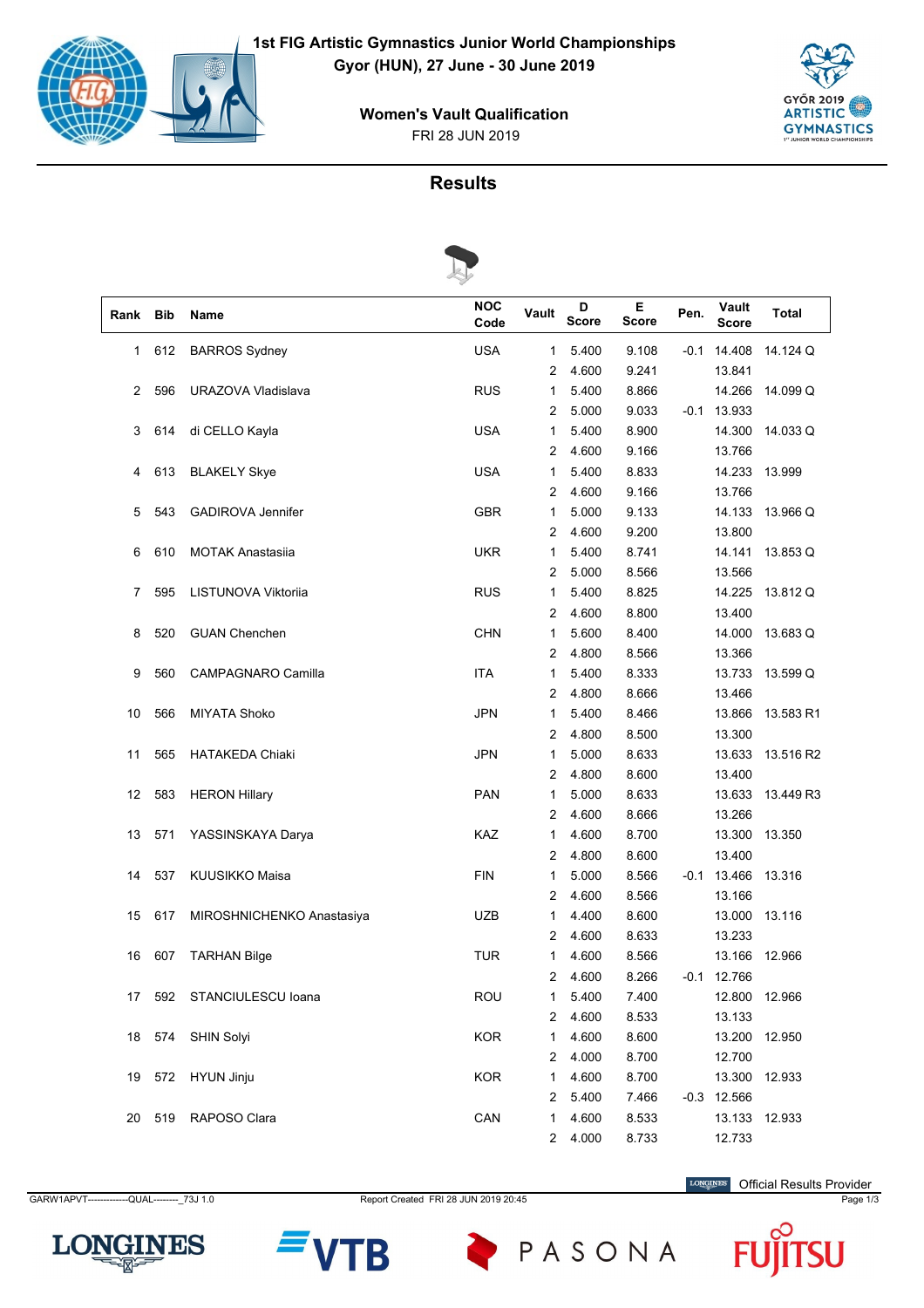

FRI 28 JUN 2019 **Women's Vault Qualification**



# **Results**



| Rank | <b>Bib</b> | Name                       | <b>NOC</b><br>Code | Vault          | D<br><b>Score</b> | Е<br><b>Score</b> | Pen.   | <b>Vault</b><br>Score | Total  |
|------|------------|----------------------------|--------------------|----------------|-------------------|-------------------|--------|-----------------------|--------|
| 21   | 586        | PYZIO Dagmara              | POL                | 1              | 4.600             | 8.566             |        | 13.166                | 12.899 |
|      |            |                            |                    | 2              | 4.000             | 8.633             |        | 12.633                |        |
| 22   | 552        | TSIORI Magdalini           | <b>GRE</b>         | 1              | 4.600             | 8.833             | $-0.1$ | 13.333                | 12.883 |
|      |            |                            |                    | 2              | 4.200             | 8.333             | $-0.1$ | 12.433                |        |
| 23   | 557        | SZUJO Hanna                | <b>HUN</b>         | 1              | 4.200             | 8.833             |        | 13.033                | 12.883 |
|      |            |                            |                    | 2              | 4.000             | 8.733             |        | 12.733                |        |
| 24   | 527        | RASMUSSEN Camille          | <b>DEN</b>         | 1              | 4.600             | 8.566             |        | 13.166                | 12.849 |
|      |            |                            |                    | 2              | 4.000             | 8.533             |        | 12.533                |        |
| 25   | 604        | <b>HUANG Tzu-Hsing</b>     | <b>TPE</b>         | 1              | 4.600             | 8.400             |        | 13.000                | 12.816 |
|      |            |                            |                    | 2              | 4.200             | 8.433             |        | 12.633                |        |
| 26   | 534        | <b>PUJADAS Berta</b>       | <b>ESP</b>         | 1              | 4.600             | 8.533             |        | 13.133                | 12.749 |
|      |            |                            |                    | 2              | 4.000             | 8.366             |        | 12.366                |        |
| 27   | 579        | RIVERA Karla               | <b>MEX</b>         | 1              | 4.400             | 8.533             | -0.1   | 12.833                | 12.749 |
|      |            |                            |                    | 2              | 4.000             | 8.666             |        | 12.666                |        |
| 28   | 584        | <b>NAVAS Karla</b>         | <b>PAN</b>         | 1              | 4.600             | 8.366             |        | 12.966                | 12.733 |
|      |            |                            |                    | $\overline{2}$ | 4.000             | 8.500             |        | 12.500                |        |
| 29   | 587        | <b>CANCELA Francisca</b>   | <b>POR</b>         | 1              | 4.200             | 8.566             |        | 12.766                | 12.683 |
|      |            |                            |                    | 2              | 4.000             | 8.600             |        | 12.600                |        |
| 30   | 605        | <b>BINER Ceren</b>         | <b>TUR</b>         | 1              | 4.600             | 8.333             | -0.1   | 12.833                | 12.670 |
|      |            |                            |                    | 2              | 4.100             | 8.408             |        | 12.508                |        |
| 31   | 503        | <b>ODESSA Tiana</b>        | <b>AUS</b>         | 1              | 4.600             | 8.666             |        | 13.266                | 12.666 |
|      |            |                            |                    | 2              | 3.500             | 8.566             |        | 12.066                |        |
| 32   | 535        | VILLALBA Claudia           | <b>ESP</b>         | 1              | 4.600             | 8.666             |        | 13.266                | 12.649 |
|      |            |                            |                    | 2              | 3.500             | 8.533             |        | 12.033                |        |
| 33   | 517        | <b>KATJIVARI Okeri</b>     | CAN                | 1              | 4.600             | 8.333             | -0.1   | 12.833                | 12.649 |
|      |            |                            |                    | 2              | 4.000             | 8.466             |        | 12.466                |        |
| 34   | 518        | <b>LEE Cassandra</b>       | CAN                | 1              | 4.600             | 8.166             |        | 12.766                | 12.566 |
|      |            |                            |                    | 2              | 4.000             | 8.366             |        | 12.366                |        |
| 35   | 528        | <b>PEREA Alais</b>         | ECU                | 1              | 4.600             | 8.400             |        | $-0.3$ 12.700         | 12.566 |
|      |            |                            |                    | 2              | 4.000             | 8.433             |        | 12.433                |        |
| 36   | 578        | <b>NIEVES Greys</b>        | <b>MEX</b>         | 1              | 4.600             | 8.366             |        | 12.966                | 12.516 |
|      |            |                            |                    | 2              | 3.600             | 8.466             |        | 12.066                |        |
| 37   | 582        | MADSOE Julie               | <b>NOR</b>         | 1              | 4.200             | 8.466             |        | 12.666                | 12.433 |
|      |            |                            |                    | 2              | 3.700             | 8.500             |        | 12.200                |        |
| 38   | 599        | <b>LIM Kaitlyn</b>         | SGP                | $\mathbf{1}$   | 3.500             | 8.433             |        | 11.933                | 12.399 |
|      |            |                            |                    | 2              | 4.600             | 8.366             |        | $-0.1$ 12.866         |        |
| 39   | 601        | <b>BEDENIK Zala</b>        | <b>SLO</b>         | 1              | 4.000             | 8.500             |        | 12.500                | 12.300 |
|      |            |                            |                    | 2              | 3.600             | 8.500             |        | 12.100                |        |
| 40   | 559        | <b>OBERMAN ETZION Maya</b> | <b>ISR</b>         | 1              | 3.500             | 8.500             |        | 12.000                | 12.116 |
|      |            |                            |                    | $2^{\circ}$    | 3.700             | 8.533             |        | 12.233                |        |

GARW1APVT------------QUAL---------- 73J 1.0 Report Created FRI 28 JUN 2019 20:45 Page 2/3

**LONGINES** Official Results Provider





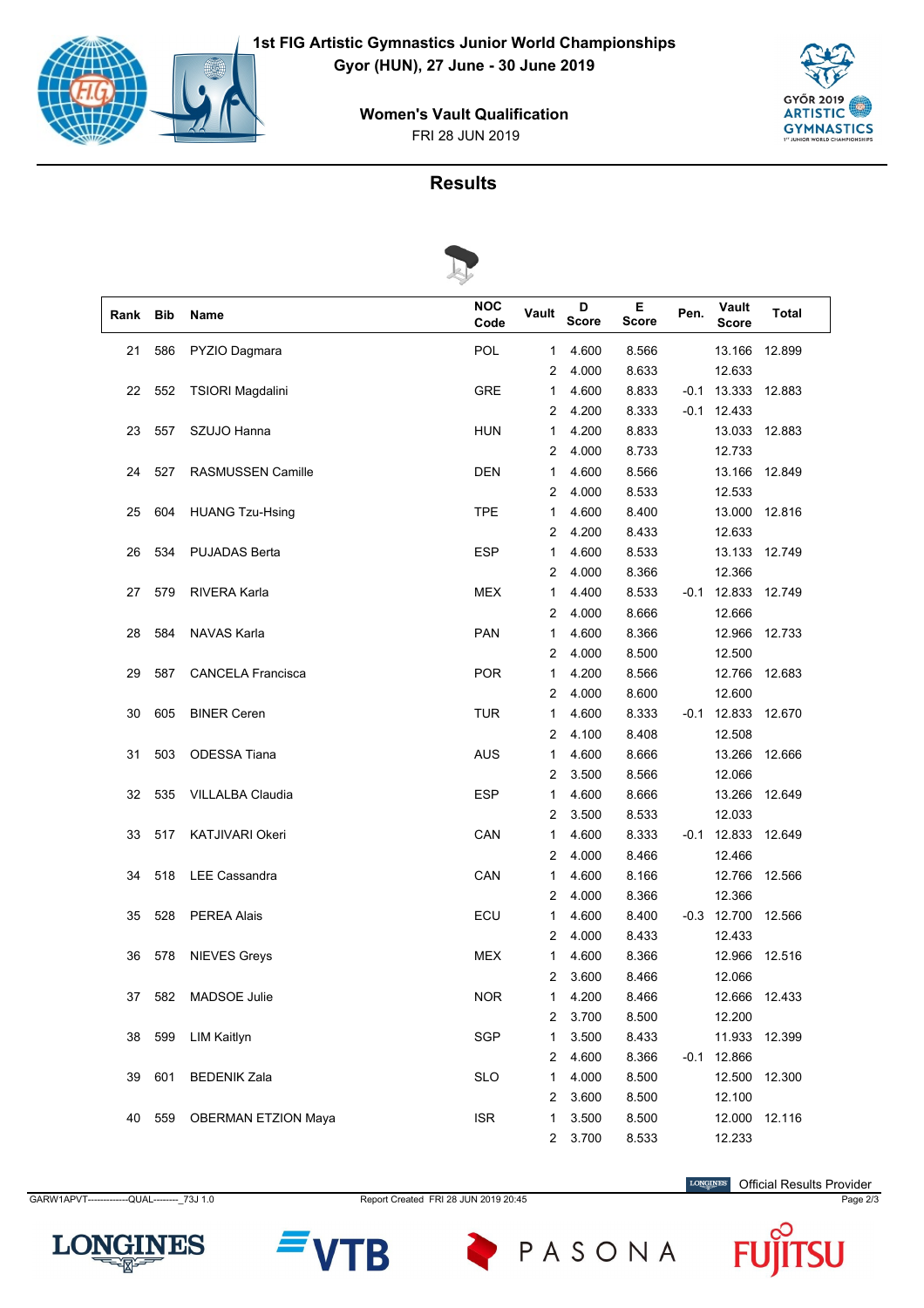

FRI 28 JUN 2019 **Women's Vault Qualification**



U

## **Results**



| Rank | <b>Bib</b> | <b>Name</b>              | <b>NOC</b><br>Code | Vault          | D<br><b>Score</b> | Е<br><b>Score</b> | Pen.   | Vault<br><b>Score</b> | <b>Total</b> |  |
|------|------------|--------------------------|--------------------|----------------|-------------------|-------------------|--------|-----------------------|--------------|--|
| 41   | 588        | <b>MENDES Maria</b>      | <b>POR</b>         | $\mathbf{1}$   | 3.500             | 8.500             |        | 12.000                | 11.850       |  |
|      |            |                          |                    | $\mathcal{P}$  | 3.300             | 8.400             |        | 11.700                |              |  |
| 42   | 589        | SOBRAL Lia               | <b>POR</b>         | $\mathbf{1}$   | 3.500             | 8.433             |        | 11.933                | 11.833       |  |
|      |            |                          |                    | $\mathcal{P}$  | 3.300             | 8.433             |        | 11.733                |              |  |
| 43   | 569        | <b>KENENBAY Medina</b>   | <b>KAZ</b>         | 1              | 4.200             | 8.433             | $-0.5$ | 12.133                | 11.316       |  |
|      |            |                          |                    | $\mathcal{P}$  | 3.500             | 7.300             | $-0.3$ | 10.500                |              |  |
| 44   | 591        | <b>SFIRINGU Silviana</b> | <b>ROU</b>         | $\mathbf{1}$   | 5.400             | 8.666             | $-0.1$ | 13.966                | 6.983        |  |
|      |            |                          |                    | $\mathcal{P}$  | 0.000             | 0.000             |        | 0.000                 |              |  |
|      | 529        | ABOELHASAN Jana          | EGY                | 1              | 4.200             | 8.400             |        | 12.600                | <b>DNF</b>   |  |
|      |            |                          |                    | $\overline{2}$ |                   |                   |        | <b>DNS</b>            |              |  |
|      | 544        | <b>GADIROVA Jessica</b>  | <b>GBR</b>         | 1              | 4.600             | 8.916             |        | 13.516                | <b>DNF</b>   |  |
|      |            |                          |                    | $\overline{2}$ |                   |                   |        | <b>DNS</b>            |              |  |
|      | 530        | <b>MAHMOUD Jana</b>      | EGY                | 1              | 4.600             | 8.266             | $-0.1$ | 12.766                | <b>DNF</b>   |  |
|      |            |                          |                    | 2              |                   |                   |        | <b>DNS</b>            |              |  |
|      | 531        | <b>MELIGE Salma</b>      | EGY                | 1              | 4.000             | 8.466             |        | 12.466                | <b>DNF</b>   |  |
|      |            |                          |                    | $\overline{c}$ |                   |                   |        | <b>DNS</b>            |              |  |

If a qualified gymnast withdraws from the final, they may be replaced by another gymnast from the same NOC if that gymnast is ranked higher than the nominated reserve gymnasts. **Legend: D** Difficulty **E** Execution **Pen.** Penalty **DNS** Did Not Start **DNF** Did Not Finish **Q** Qualified for Vault Final **Rx** Reserve for Vault Final **LONGINES** Official Results Provider GARW1APVT------------QUAL---------\_73J 1.0 Report Created FRI 28 JUN 2019 20:45 Page 3/3



**Note:**



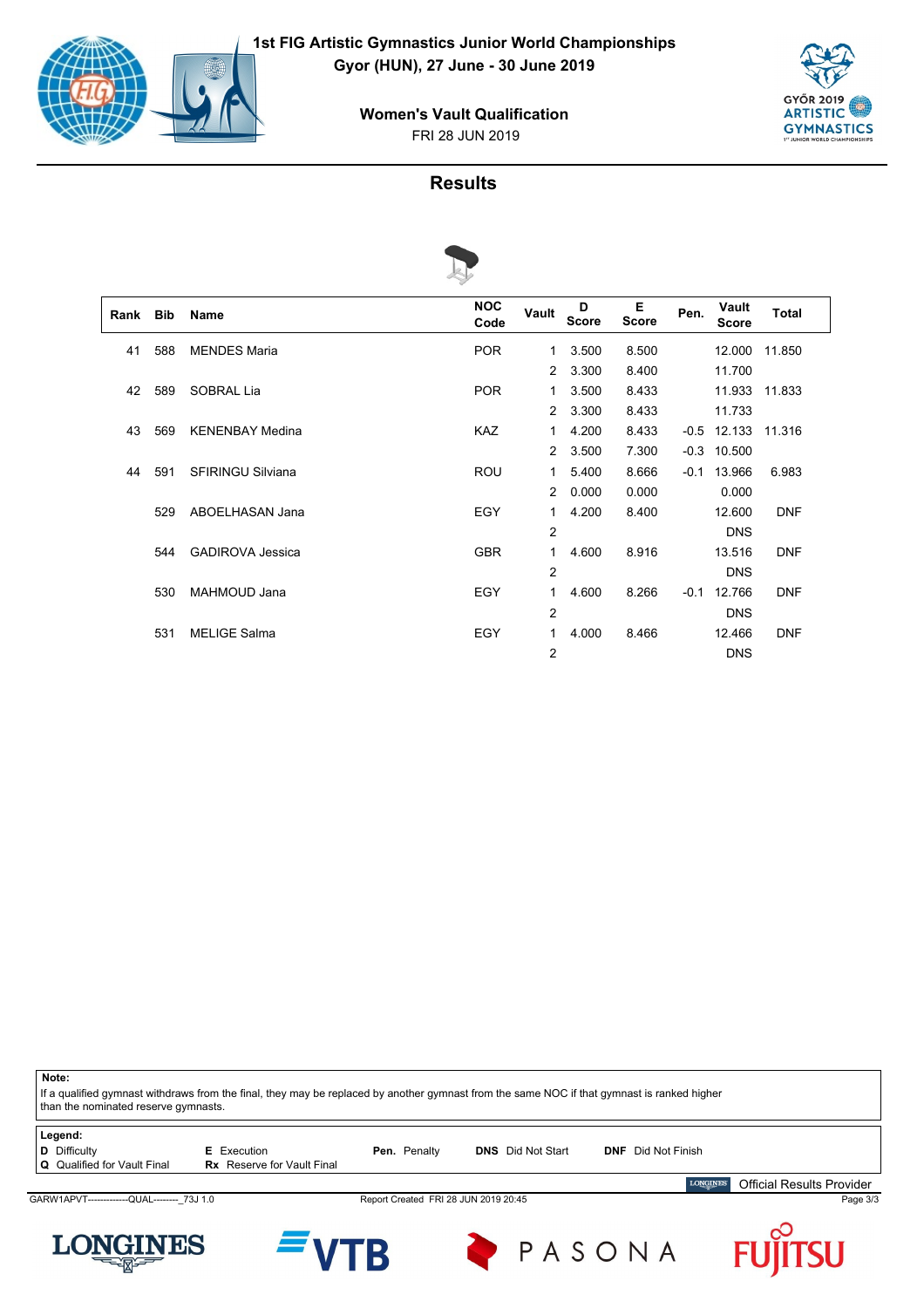







|                |            | ∾                           |                    |                   |                   |      |           |
|----------------|------------|-----------------------------|--------------------|-------------------|-------------------|------|-----------|
| Rank           | <b>Bib</b> | Name                        | <b>NOC</b><br>Code | D<br><b>Score</b> | Е<br><b>Score</b> | Pen. | Total     |
| 1              | 595        | LISTUNOVA Viktorija         | <b>RUS</b>         | 5.700             | 8.666             |      | 14.366 Q  |
| $\overline{2}$ | 596        | URAZOVA Vladislava          | <b>RUS</b>         | 5.800             | 8.466             |      | 14.266 Q  |
| 3              | 594        | <b>GERASIMOVA Elena</b>     | <b>RUS</b>         | 5.600             | 8.533             |      | 14.133    |
| 4              | 521        | OU Yushan                   | <b>CHN</b>         | 5.700             | 8.266             |      | 13.966 Q  |
| 5              | 613        | <b>BLAKELY Skye</b>         | <b>USA</b>         | 5.500             | 8.408             |      | 13.908 Q  |
| 6              | 614        | di CELLO Kayla              | <b>USA</b>         | 5.400             | 8.433             |      | 13.833 Q  |
| 7              | 522        | WEI Xiaoyuan                | <b>CHN</b>         | 5.700             | 8.066             |      | 13.766 Q  |
| 8              | 508        | <b>LOUON Noemie</b>         | <b>BEL</b>         | 5.100             | 8.333             |      | 13.433 Q  |
| 9              | 612        | <b>BARROS Sydney</b>        | <b>USA</b>         | 5.300             | 8.100             |      | 13.400    |
| 10             | 507        | <b>BERTRANDT Stacy</b>      | <b>BEL</b>         | 5.000             | 8.266             |      | 13.266 Q  |
| 11             | 548        | <b>MALEWSKI Emma Leonie</b> | <b>GER</b>         | 5.100             | 7.933             |      | 13.033 R1 |
| 12             | 573        | <b>LEE Dayeong</b>          | <b>KOR</b>         | 5.400             | 7.533             |      | 12.933 R2 |
| 13             | 520        | <b>GUAN Chenchen</b>        | <b>CHN</b>         | 4.800             | 8.016             |      | 12.816    |
| 14             | 574        | <b>SHIN Solyi</b>           | <b>KOR</b>         | 5.300             | 7.500             |      | 12.800 R3 |
| 15             | 547        | <b>HAASE Jasmin</b>         | <b>GER</b>         | 4.600             | 8.166             |      | 12.766    |
| 16             | 590        | <b>DUTA Antonia</b>         | ROU                | 4.700             | 8.066             |      | 12.766    |
| 17             | 514        | <b>LIMA Ana Luiza</b>       | <b>BRA</b>         | 4.800             | 7.866             |      | 12.666    |
| 18             | 566        | <b>MIYATA Shoko</b>         | <b>JPN</b>         | 4.600             | 7.966             |      | 12.566    |
| 19             | 563        | <b>VINCENZI Chiara</b>      | <b>ITA</b>         | 4.500             | 8.033             |      | 12.533    |
| 20             | 611        | <b>MURZHAK Daria</b>        | <b>UKR</b>         | 5.300             | 7.233             |      | 12.533    |
| 21             | 554        | <b>MAKOVITS Mirtill</b>     | <b>HUN</b>         | 4.800             | 7.700             |      | 12.500    |
| 22             | 592        | STANCIULESCU Ioana          | ROU                | 5.100             | 7.366             |      | 12.466    |
| 23             | 560        | CAMPAGNARO Camilla          | ITA                | 4.800             | 7.533             |      | 12.333    |
| 24             | 510        | <b>LEVCHUK Tatiana</b>      | <b>BLR</b>         | 5.200             | 7.133             |      | 12.333    |
| 25             | 544        | <b>GADIROVA Jessica</b>     | <b>GBR</b>         | 4.200             | 8.100             |      | 12.300    |
| 26             | 562        | <b>MINOTTI Micol</b>        | <b>ITA</b>         | 4.400             | 7.866             |      | 12.266    |
| 27             | 603        | <b>WILLIAMS Jennifer</b>    | SWE                | 4.100             | 8.100             |      | 12.200    |
| 28             | 543        | <b>GADIROVA Jennifer</b>    | <b>GBR</b>         | 4.400             | 7.800             |      | 12.200    |
| 28             | 549        | <b>QUAAS Lea Marie</b>      | <b>GER</b>         | 4.400             | 7.800             |      | 12.200    |
| 30             | 503        | <b>ODESSA Tiana</b>         | <b>AUS</b>         | 5.100             | 7.100             |      | 12.200    |
| 31             | 500        | <b>CARRARO Brisa</b>        | <b>ARG</b>         | 4.600             | 7.533             |      | 12.133    |
| 32             | 537        | KUUSIKKO Maisa              | <b>FIN</b>         | 4.900             | 7.166             |      | 12.066    |
| 33             | 518        | LEE Cassandra               | CAN                | 4.100             | 7.933             |      | 12.033    |
| 34             | 531        | <b>MELIGE Salma</b>         | EGY                | 4.400             | 7.566             |      | 11.966    |
| 35             | 616        | ARIPOVA Dildora             | UZB                | 4.600             | 7.333             |      | 11.933    |
| 36             | 509        | VAELEN Lisa                 | <b>BEL</b>         | 5.000             | 6.933             |      | 11.933    |
| 37             | 505        | <b>TRISIC Chloe</b>         | <b>AUS</b>         | 4.300             | 7.566             |      | 11.866    |
| 38             | 535        | VILLALBA Claudia            | <b>ESP</b>         | 4.300             | 7.533             |      | 11.833    |
| 39             | 513        | <b>BEZERRA Christal</b>     | <b>BRA</b>         | 5.100             | 6.733             |      | 11.833    |
| 40             | 534        | <b>PUJADAS Berta</b>        | ESP                | 4.600             | 7.100             |      | 11.700    |
| 41             | 552        | TSIORI Magdalini            | GRE                | 5.100             | 6.533             |      | 11.633    |
|                |            |                             |                    |                   |                   |      |           |

GARW1APUB-------------QUAL---------\_73I 1.0 Report Created FRI 28 JUN 2019 20:38 Page 1/3 Page 1/3

LONGINES Official Results Provider





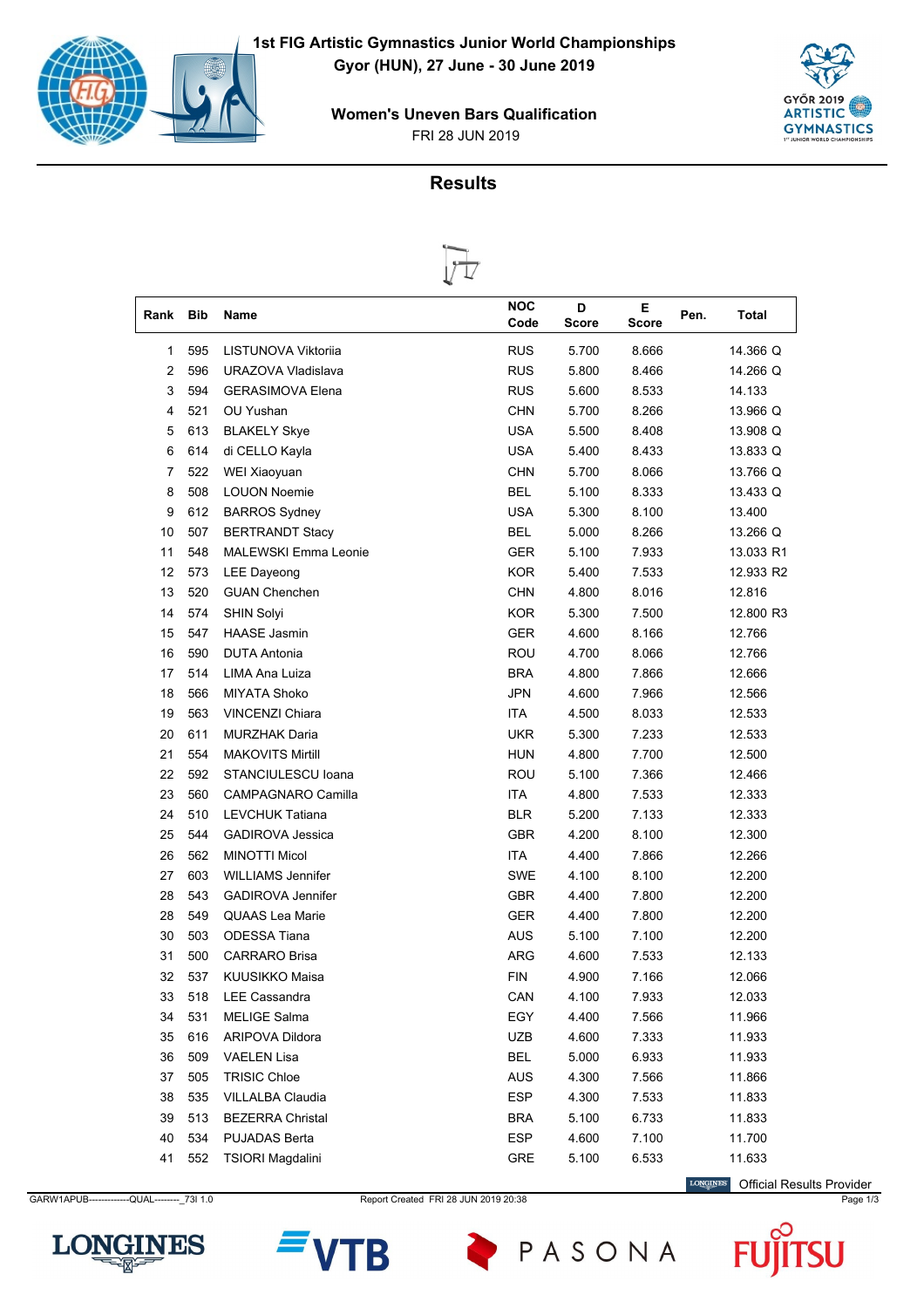







| Rank | <b>Bib</b> | Name                      | <b>NOC</b><br>Code | D<br><b>Score</b> | Е<br>Score | Pen.   | Total  |
|------|------------|---------------------------|--------------------|-------------------|------------|--------|--------|
| 42   | 502        | <b>SAUCEDO Rocio</b>      | ARG                | 4.500             | 7.108      |        | 11.608 |
| 43   | 608        | <b>YURTDAS Dilara</b>     | <b>TUR</b>         | 4.700             | 6.866      |        | 11.566 |
| 44   | 519        | RAPOSO Clara              | CAN                | 3.800             | 7.733      |        | 11.533 |
| 45   | 582        | <b>MADSOE Julie</b>       | <b>NOR</b>         | 3.600             | 7.900      |        | 11.500 |
| 46   | 587        | <b>CANCELA Francisca</b>  | <b>POR</b>         | 3.800             | 7.700      |        | 11.500 |
| 47   | 532        | NAVARRO Clara             | <b>ESP</b>         | 4.300             | 7.200      |        | 11.500 |
| 48   | 545        | <b>LEAT Alia Neve</b>     | <b>GBR</b>         | 4.000             | 7.466      |        | 11.466 |
| 49   | 527        | RASMUSSEN Camille         | <b>DEN</b>         | 4.200             | 7.266      |        | 11.466 |
| 50   | 501        | <b>GOMEZ Aimara</b>       | <b>ARG</b>         | 4.700             | 6.733      |        | 11.433 |
| 51   | 565        | <b>HATAKEDA Chiaki</b>    | <b>JPN</b>         | 4.700             | 6.633      |        | 11.333 |
| 52   | 577        | <b>MIRANDA Marisa</b>     | <b>MEX</b>         | 4.500             | 6.800      |        | 11.300 |
| 53   | 579        | <b>RIVERA Karla</b>       | <b>MEX</b>         | 3.700             | 7.566      |        | 11.266 |
| 54   | 517        | <b>KATJIVARI Okeri</b>    | CAN                | 4.600             | 6.666      |        | 11.266 |
| 55   | 504        | <b>STEWART Lucy</b>       | <b>AUS</b>         | 3.500             | 7.733      |        | 11.233 |
| 56   | 583        | <b>HERON Hillary</b>      | <b>PAN</b>         | 4.200             | 7.000      |        | 11.200 |
| 57   | 540        | <b>EUGENE Maewenn</b>     | <b>FRA</b>         | 5.000             | 6.200      |        | 11.200 |
| 58   | 617        | MIROSHNICHENKO Anastasiya | <b>UZB</b>         | 3.900             | 7.200      |        | 11.100 |
| 59   | 604        | <b>HUANG Tzu-Hsing</b>    | <b>TPE</b>         | 4.200             | 6.866      |        | 11.066 |
| 60   | 557        | SZUJO Hanna               | <b>HUN</b>         | 4.400             | 6.633      |        | 11.033 |
| 61   | 515        | SOARES Julia              | <b>BRA</b>         | 4.000             | 6.966      |        | 10.966 |
| 62   | 584        | <b>NAVAS Karla</b>        | <b>PAN</b>         | 4.400             | 6.533      |        | 10.933 |
| 63   | 529        | ABOELHASAN Jana           | EGY                | 4.700             | 6.200      |        | 10.900 |
| 64   | 607        | <b>TARHAN Bilge</b>       | <b>TUR</b>         | 3.600             | 7.233      |        | 10.833 |
| 65   | 551        | SEVASTOPOULOU Asimina     | <b>GRE</b>         | 4.100             | 6.700      |        | 10.800 |
| 66   | 541        | <b>FAURE Alison</b>       | <b>FRA</b>         | 3.900             | 7.866      | $-1.0$ | 10.766 |
| 67   | 528        | <b>PEREA Alais</b>        | ECU                | 4.100             | 6.666      |        | 10.766 |
| 68   | 609        | HUBAREVA Yelyzaveta       | UKR.               | 5.300             | 5.466      |        | 10.766 |
| 69   | 610        | <b>MOTAK Anastasija</b>   | <b>UKR</b>         | 4.800             | 5.933      |        | 10.733 |
| 70   | 591        | <b>SFIRINGU Silviana</b>  | <b>ROU</b>         | 4.900             | 5.833      |        | 10.733 |
| 71   | 525        | <b>GEORGIOU Artemis</b>   | CYP                | 2.800             | 7.900      |        | 10.700 |
| 72   | 570        | SHAMETKO Alexandra        | KAZ                | 4.300             | 6.366      |        | 10.666 |
| 73   | 530        | MAHMOUD Jana              | EGY                | 4.600             | 6.000      |        | 10.600 |
| 74   | 506        | MINAKOVSKAYA Milana       | AZE                | 3.400             | 7.100      |        | 10.500 |
| 75   | 605        | <b>BINER Ceren</b>        | <b>TUR</b>         | 3.900             | 6.566      |        | 10.466 |
| 76   | 586        | PYZIO Dagmara             | POL                | 3.700             | 6.633      |        | 10.333 |
| 77   | 539        | <b>BOURA Tais</b>         | <b>FRA</b>         | 3.400             | 7.866      | -1.0   | 10.266 |
| 78   | 555        | SZILAGYI Nikolett         | <b>HUN</b>         | 3.700             | 6.533      |        | 10.233 |
| 79   | 550        | <b>BALAMI Chrysa</b>      | GRE                | 4.900             | 5.233      |        | 10.133 |
| 80   | 511        | SAVITSKAYA Anastasiya     | <b>BLR</b>         | 3.900             | 6.100      |        | 10.000 |
| 81   | 526        | <b>TRNKOVA Lucie</b>      | CZE                | 2.900             | 7.000      |        | 9.900  |
| 82   | 600        | YAP Emma                  | SGP                | 2.900             | 6.966      |        | 9.866  |

GARW1APUB------------QUAL---------\_73I 1.0 Report Created FRI 28 JUN 2019 20:38 Page 2/3

LONGINES Official Results Provider





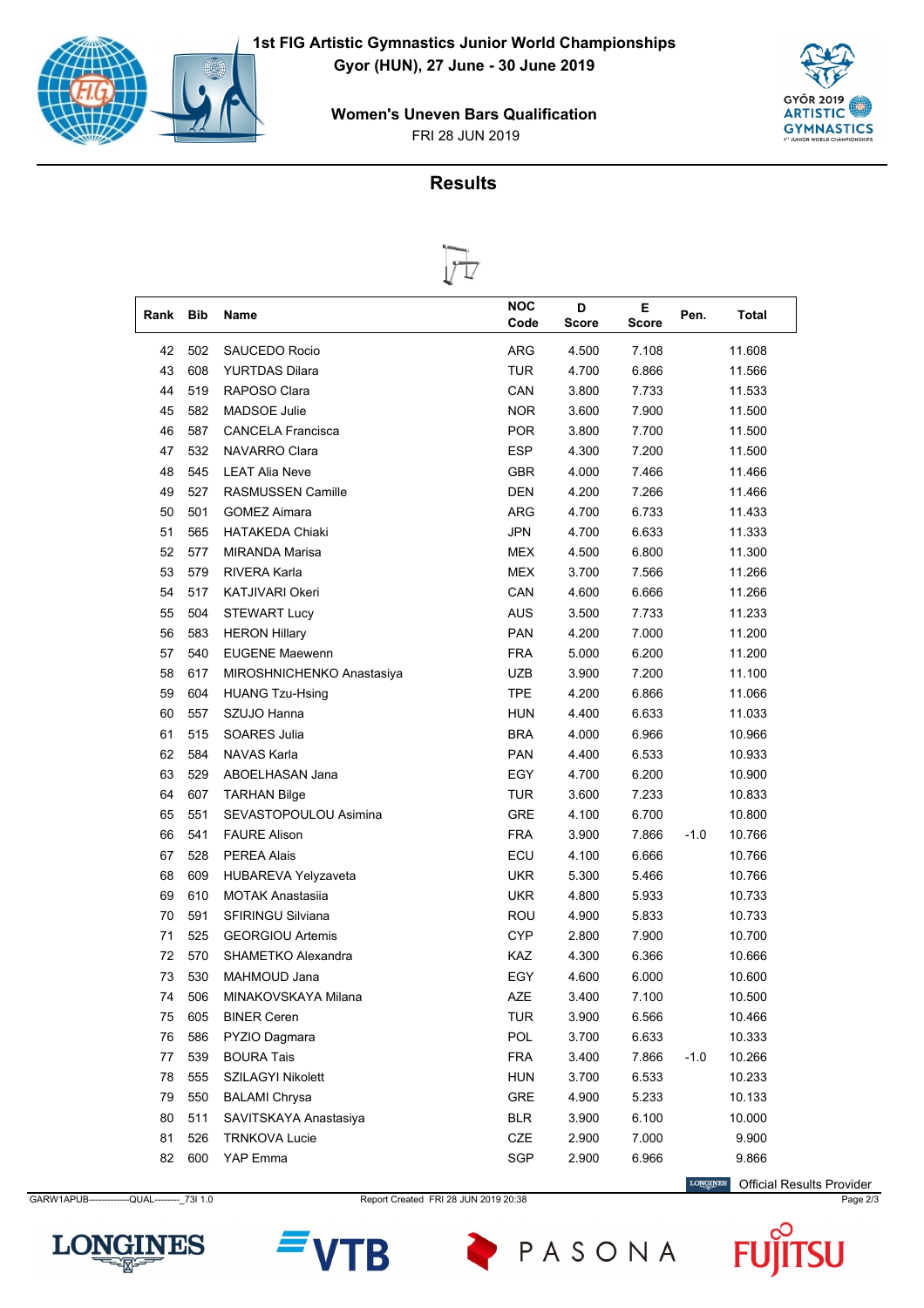







| Rank | <b>Bib</b> | Name                       | <b>NOC</b><br>Code | D<br><b>Score</b> | E<br><b>Score</b> | Pen.<br><b>Total</b> |
|------|------------|----------------------------|--------------------|-------------------|-------------------|----------------------|
|      |            |                            |                    |                   |                   |                      |
| 83   | 568        | <b>WATANABE Hazuki</b>     | <b>JPN</b>         | 4.600             | 5.133             | 9.733                |
| 84   | 598        | <b>LIEW Rachel Anne</b>    | <b>SGP</b>         | 1.900             | 7.800             | 9.700                |
| 85   | 602        | SURMANOVA Sara             | <b>SVK</b>         | 4.200             | 5.500             | 9.700                |
| 86   | 588        | <b>MENDES Maria</b>        | <b>POR</b>         | 3.400             | 6.266             | 9.666                |
| 86   | 589        | SOBRAL Lia                 | <b>POR</b>         | 3.400             | 6.266             | 9.666                |
| 88   | 538        | <b>MONTELL Malla</b>       | <b>FIN</b>         | 2.700             | 6.958             | 9.658                |
| 89   | 553        | <b>DORIGONI Daniela</b>    | <b>GUA</b>         | 3.600             | 6.033             | 9.633                |
| 90   | 618        | SILNOVA Anna               | <b>UZB</b>         | 4.200             | 5.433             | 9.633                |
| 91   | 601        | <b>BEDENIK Zala</b>        | <b>SLO</b>         | 3.100             | 6.500             | 9.600                |
| 92   | 524        | OCHOA Juliana              | <b>COL</b>         | 3.300             | 6.266             | 9.566                |
| 93   | 516        | NIKOLOVA Elizabet          | <b>BUL</b>         | 1.400             | 8.091             | 9.491                |
| 94   | 572        | <b>HYUN Jinju</b>          | <b>KOR</b>         | 2.800             | 6.666             | 9.466                |
| 95   | 536        | <b>KOSSILA Ilona</b>       | <b>FIN</b>         | 2.700             | 6.666             | 9.366                |
| 96   | 569        | <b>KENENBAY Medina</b>     | <b>KAZ</b>         | 3.000             | 6.100             | 9.100                |
| 97   | 571        | YASSINSKAYA Darya          | <b>KAZ</b>         | 2.900             | 6.166             | 9.066                |
| 98   | 576        | PLESKYTE Ema               | LTU                | 2.200             | 6.833             | 9.033                |
| 99   | 564        | <b>HENRY Nazstazia</b>     | <b>JAM</b>         | 3.100             | 5.933             | 9.033                |
| 100  | 558        | JOHANNSDOTTIR Laufey Birna | <b>ISL</b>         | 2.300             | 6.066             | 8.366                |
| 101  | 578        | <b>NIEVES Greys</b>        | <b>MEX</b>         | 4.100             | 4.233             | 8.333                |
| 102  | 585        | <b>RENGIFO Ximena</b>      | <b>PER</b>         | 2.000             | 6.266             | 8.266                |
| 103  | 599        | <b>LIM Kaitlyn</b>         | <b>SGP</b>         | 0.900             | 7.133             | 8.033                |
| 104  | 581        | <b>BORG Ella</b>           | <b>MLT</b>         | 2.600             | 5.033             | 7.633                |
| 105  | 580        | ENKHTUVSHIN Munkhnaran     | <b>MGL</b>         | 2.600             | 4.633             | 7.233                |
| 106  | 559        | <b>OBERMAN ETZION Maya</b> | <b>ISR</b>         | 2.100             | 4.600             | 6.700                |
| 107  | 575        | OJERE Maija                | LAT                | 3.400             | 2.775             | 6.175                |

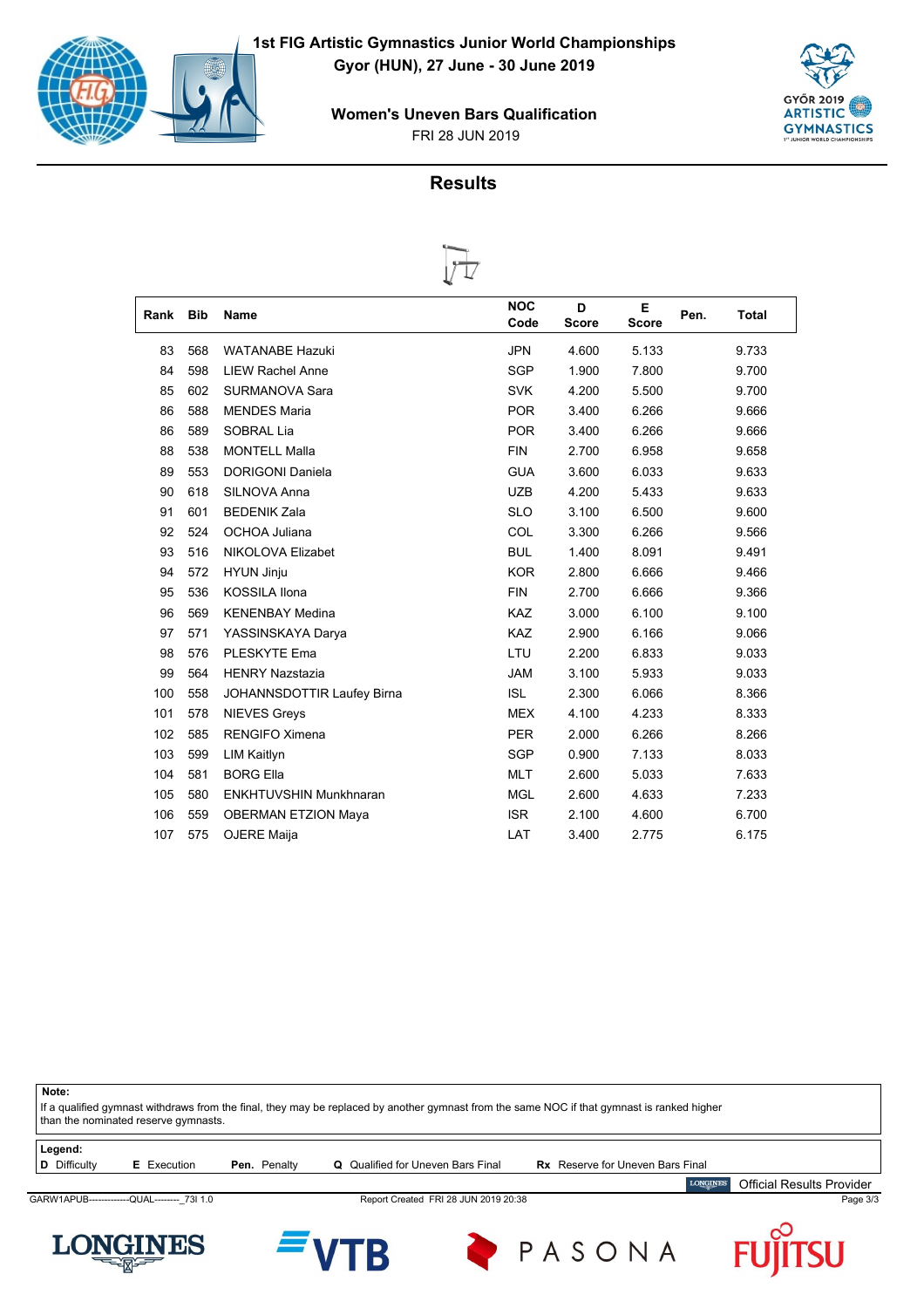

FRI 28 JUN 2019 **Women's Balance Beam Qualification**



# **Results**



|      |            | $\tilde{\phantom{a}}$       |                    |                   |             |        |           |
|------|------------|-----------------------------|--------------------|-------------------|-------------|--------|-----------|
| Rank | <b>Bib</b> | Name                        | <b>NOC</b><br>Code | D<br><b>Score</b> | E.<br>Score | Pen.   | Total     |
| 1    | 521        | OU Yushan                   | <b>CHN</b>         | 5.900             | 8.166       |        | 14.066 Q  |
| 2    | 522        | WEI Xiaoyuan                | <b>CHN</b>         | 5.600             | 8.400       |        | 14.000 Q  |
| 3    | 594        | <b>GERASIMOVA Elena</b>     | <b>RUS</b>         | 5.700             | 7.866       |        | 13.566 Q  |
| 4    | 592        | STANCIULESCU Ioana          | <b>ROU</b>         | 5.600             | 7.866       |        | 13.466 Q  |
| 5    | 614        | di CELLO Kayla              | <b>USA</b>         | 5.400             | 7.966       |        | 13.366 Q  |
| 6    | 515        | SOARES Julia                | <b>BRA</b>         | 5.100             | 8.133       |        | 13.233 Q  |
| 7    | 543        | <b>GADIROVA Jennifer</b>    | <b>GBR</b>         | 5.000             | 8.166       |        | 13.166 Q  |
| 8    | 596        | URAZOVA Vladislava          | <b>RUS</b>         | 5.400             | 7.866       | $-0.1$ | 13.166 Q  |
| 9    | 573        | <b>LEE Dayeong</b>          | <b>KOR</b>         | 5.100             | 7.966       |        | 13.066 R1 |
| 10   | 539        | <b>BOURA Tais</b>           | <b>FRA</b>         | 5.000             | 7.966       |        | 12.966 R2 |
| 11   | 612        | <b>BARROS Sydney</b>        | <b>USA</b>         | 5.300             | 7.666       |        | 12.966 R3 |
| 12   | 507        | <b>BERTRANDT Stacy</b>      | <b>BEL</b>         | 4.600             | 8.300       |        | 12.900    |
| 13   | 549        | <b>QUAAS Lea Marie</b>      | <b>GER</b>         | 4.600             | 8.233       |        | 12.833    |
| 14   | 518        | <b>LEE Cassandra</b>        | CAN                | 5.000             | 7.833       |        | 12.833    |
| 15   | 565        | <b>HATAKEDA Chiaki</b>      | <b>JPN</b>         | 5.100             | 7.700       |        | 12.800    |
| 16   | 603        | <b>WILLIAMS Jennifer</b>    | SWE                | 4.900             | 7.866       |        | 12.766    |
| 17   | 545        | <b>LEAT Alia Neve</b>       | <b>GBR</b>         | 5.300             | 7.466       |        | 12.766    |
| 18   | 519        | RAPOSO Clara                | CAN                | 4.900             | 7.766       |        | 12.666    |
| 18   | 609        | HUBAREVA Yelyzaveta         | <b>UKR</b>         | 4.900             | 7.766       |        | 12.666    |
| 20   | 607        | <b>TARHAN Bilge</b>         | TUR                | 4.900             | 7.733       |        | 12.633    |
| 21   | 568        | <b>WATANABE Hazuki</b>      | <b>JPN</b>         | 5.100             | 7.533       |        | 12.633    |
| 22   | 509        | <b>VAELEN Lisa</b>          | <b>BEL</b>         | 4.800             | 7.766       |        | 12.566    |
| 23   | 595        | LISTUNOVA Viktoriia         | <b>RUS</b>         | 5.300             | 7.266       |        | 12.566    |
| 24   | 505        | <b>TRISIC Chloe</b>         | <b>AUS</b>         | 4.600             | 7.900       |        | 12.500    |
| 25   | 563        | <b>VINCENZI Chiara</b>      | <b>ITA</b>         | 5.100             | 7.366       |        | 12.466    |
| 26   | 554        | <b>MAKOVITS Mirtill</b>     | HUN                | 4.600             | 7.800       |        | 12.400    |
| 27   | 504        | <b>STEWART Lucy</b>         | AUS                | 4.300             | 8.066       |        | 12.366    |
| 28   | 591        | <b>SFIRINGU Silviana</b>    | <b>ROU</b>         | 5.500             | 6.866       |        | 12.366    |
| 29   | 513        | <b>BEZERRA Christal</b>     | <b>BRA</b>         | 4.800             | 7.533       |        | 12.333    |
| 30   | 617        | MIROSHNICHENKO Anastasiya   | <b>UZB</b>         | 4.900             | 7.433       |        | 12.333    |
| 31   | 520        | <b>GUAN Chenchen</b>        | <b>CHN</b>         | 5.100             | 7.233       |        | 12.333    |
| 32   | 560        | CAMPAGNARO Camilla          | ITA                | 4.600             | 7.666       |        | 12.266    |
| 33   | 514        | LIMA Ana Luiza              | <b>BRA</b>         | 5.000             | 7.266       |        | 12.266    |
| 34   | 590        | <b>DUTA Antonia</b>         | <b>ROU</b>         | 5.100             | 7.200       | $-0.1$ | 12.200    |
| 35   | 572        | <b>HYUN Jinju</b>           | <b>KOR</b>         | 5.000             | 7.200       |        | 12.200    |
| 36   | 611        | <b>MURZHAK Daria</b>        | <b>UKR</b>         | 5.100             | 7.100       |        | 12.200    |
| 37   | 548        | <b>MALEWSKI Emma Leonie</b> | <b>GER</b>         | 5.200             | 7.000       |        | 12.200    |
| 38   | 586        | PYZIO Dagmara               | POL                | 4.500             | 7.566       |        | 12.066    |
| 39   | 540        | <b>EUGENE Maewenn</b>       | <b>FRA</b>         | 4.900             | 7.133       |        | 12.033    |
| 40   | 527        | RASMUSSEN Camille           | DEN                | 4.500             | 7.500       |        | 12.000    |
| 41   | 552        | TSIORI Magdalini            | GRE                | 4.600             | 7.400       |        | 12.000    |
|      |            |                             |                    |                   |             |        |           |

GARW1APBB------------QUAL---------\_73I 1.0 Report Created FRI 28 JUN 2019 20:47 Page 1/3 Page 1/3

LONGINES Official Results Provider





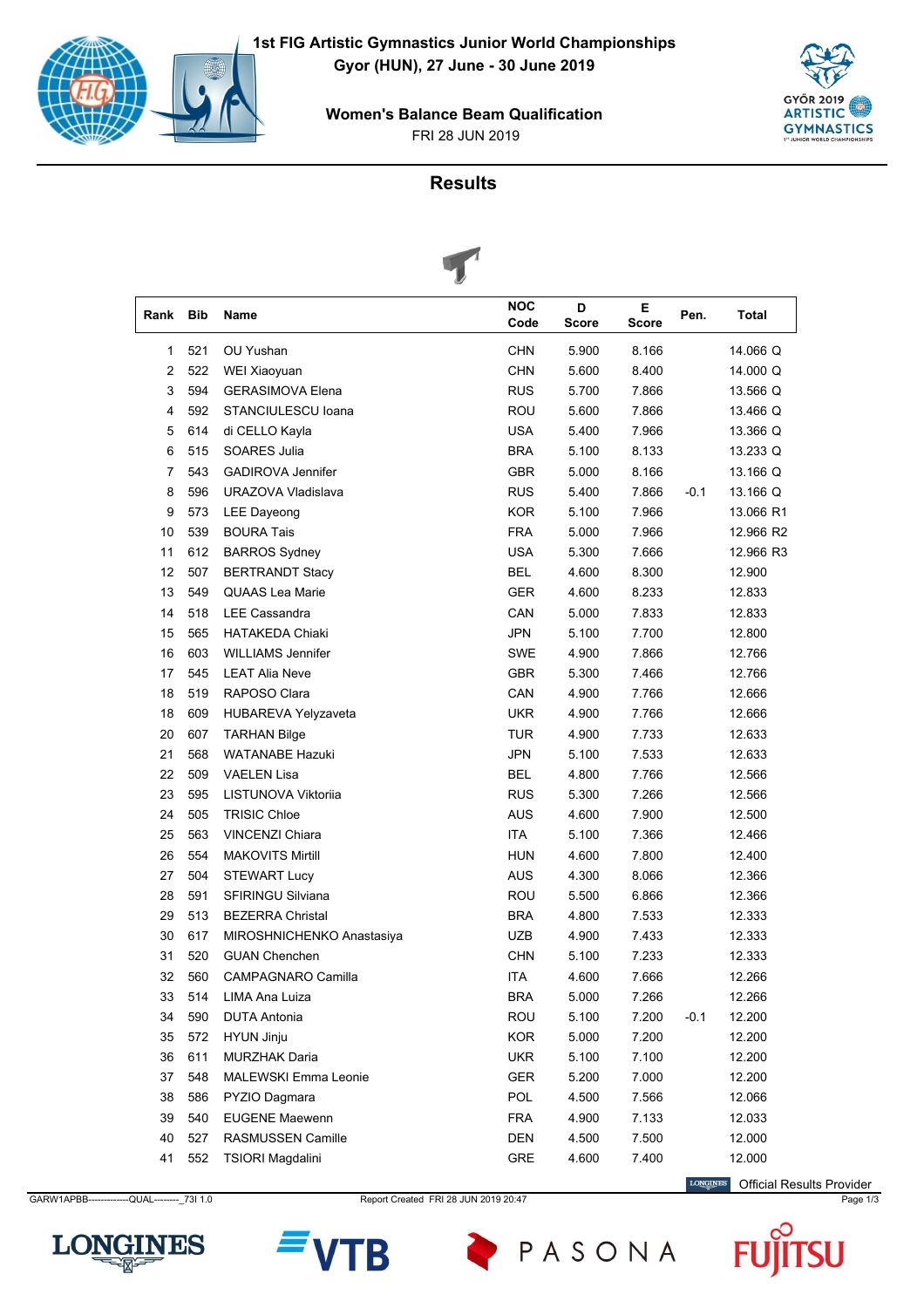

FRI 28 JUN 2019 **Women's Balance Beam Qualification**





|      |            | $\tilde{\phantom{a}}$   |                    |                   |            |        |        |
|------|------------|-------------------------|--------------------|-------------------|------------|--------|--------|
| Rank | <b>Bib</b> | Name                    | <b>NOC</b><br>Code | D<br><b>Score</b> | Е<br>Score | Pen.   | Total  |
| 42   | 555        | SZILAGYI Nikolett       | <b>HUN</b>         | 4.700             | 7.300      |        | 12.000 |
| 43   | 582        | <b>MADSOE Julie</b>     | <b>NOR</b>         | 4.200             | 7.733      |        | 11.933 |
| 44   | 599        | <b>LIM Kaitlyn</b>      | <b>SGP</b>         | 4.700             | 7.233      |        | 11.933 |
| 45   | 562        | <b>MINOTTI Micol</b>    | ITA                | 5.300             | 6.633      |        | 11.933 |
| 46   | 613        | <b>BLAKELY Skye</b>     | <b>USA</b>         | 5.400             | 6.533      |        | 11.933 |
| 47   | 541        | <b>FAURE Alison</b>     | <b>FRA</b>         | 4.000             | 7.800      |        | 11.800 |
| 48   | 537        | KUUSIKKO Maisa          | <b>FIN</b>         | 4.600             | 7.200      |        | 11.800 |
| 49   | 550        | <b>BALAMI Chrysa</b>    | GRE                | 4.600             | 7.166      |        | 11.766 |
| 50   | 508        | <b>LOUON Noemie</b>     | <b>BEL</b>         | 4.700             | 7.066      |        | 11.766 |
| 51   | 528        | <b>PEREA Alais</b>      | ECU                | 4.600             | 7.133      |        | 11.733 |
| 52   | 534        | <b>PUJADAS Berta</b>    | <b>ESP</b>         | 4.700             | 7.000      |        | 11.700 |
| 52   | 544        | <b>GADIROVA Jessica</b> | <b>GBR</b>         | 4.700             | 7.000      |        | 11.700 |
| 54   | 526        | <b>TRNKOVA Lucie</b>    | <b>CZE</b>         | 4.500             | 7.166      |        | 11.666 |
| 55   | 557        | SZUJO Hanna             | <b>HUN</b>         | 4.700             | 6.900      |        | 11.600 |
| 56   | 583        | <b>HERON Hillary</b>    | <b>PAN</b>         | 4.200             | 7.366      |        | 11.566 |
| 57   | 610        | <b>MOTAK Anastasija</b> | UKR.               | 5.300             | 6.366      | -0.1   | 11.566 |
| 58   | 503        | <b>ODESSA Tiana</b>     | <b>AUS</b>         | 4.900             | 6.733      | $-0.1$ | 11.533 |
| 59   | 577        | <b>MIRANDA Marisa</b>   | <b>MEX</b>         | 4.600             | 7.000      | $-0.1$ | 11.500 |
| 60   | 616        | <b>ARIPOVA Dildora</b>  | <b>UZB</b>         | 4.700             | 6.800      |        | 11.500 |
| 61   | 584        | NAVAS Karla             | <b>PAN</b>         | 4.000             | 7.466      |        | 11.466 |
| 62   | 566        | <b>MIYATA Shoko</b>     | <b>JPN</b>         | 4.500             | 6.933      |        | 11.433 |
| 63   | 600        | <b>YAP Emma</b>         | <b>SGP</b>         | 3.800             | 7.600      |        | 11.400 |
| 64   | 532        | NAVARRO Clara           | <b>ESP</b>         | 4.200             | 7.200      |        | 11.400 |
| 65   | 547        | <b>HAASE Jasmin</b>     | <b>GER</b>         | 4.600             | 6.800      |        | 11.400 |
| 66   | 538        | <b>MONTELL Malla</b>    | <b>FIN</b>         | 4.200             | 7.133      |        | 11.333 |
| 67   | 525        | <b>GEORGIOU Artemis</b> | <b>CYP</b>         | 4.100             | 7.200      |        | 11.300 |
| 68   | 569        | <b>KENENBAY Medina</b>  | <b>KAZ</b>         | 5.200             | 6.066      |        | 11.266 |
| 69   | 574        | <b>SHIN Solyi</b>       | <b>KOR</b>         | 4.900             | 6.333      |        | 11.233 |
| 70   | 517        | <b>KATJIVARI Okeri</b>  | CAN                | 4.300             | 6.866      |        | 11.166 |
| 71   | 502        | <b>SAUCEDO Rocio</b>    | ARG                | 4.600             | 6.500      |        | 11.100 |
| 71   | 578        | <b>NIEVES Greys</b>     | <b>MEX</b>         | 4.600             | 6.500      |        | 11.100 |
| 73   | 571        | YASSINSKAYA Darya       | KAZ                | 5.000             | 6.100      |        | 11.100 |
| 74   | 530        | MAHMOUD Jana            | EGY                | 4.800             | 6.266      |        | 11.066 |
| 75   | 598        | LIEW Rachel Anne        | SGP                | 3.600             | 7.433      |        | 11.033 |
| 76   | 512        | <b>URSU Anastasiya</b>  | <b>BLR</b>         | 4.500             | 6.533      |        | 11.033 |
| 77   | 608        | <b>YURTDAS Dilara</b>   | <b>TUR</b>         | 4.700             | 6.300      |        | 11.000 |
| 78   | 570        | SHAMETKO Alexandra      | KAZ                | 4.900             | 6.100      |        | 11.000 |
| 79   | 500        | <b>CARRARO Brisa</b>    | ARG                | 4.700             | 6.200      |        | 10.900 |
| 80   | 531        | <b>MELIGE Salma</b>     | EGY                | 4.400             | 6.466      |        | 10.866 |
| 81   | 575        | OJERE Maija             | LAT                | 4.500             | 6.433      | $-0.1$ | 10.833 |
| 82   | 589        | SOBRAL Lia              | <b>POR</b>         | 4.500             | 6.333      |        | 10.833 |

GARW1APBB------------QUAL---------\_73I 1.0 Report Created FRI 28 JUN 2019 20:47 Page 2/3

LONGINES Official Results Provider





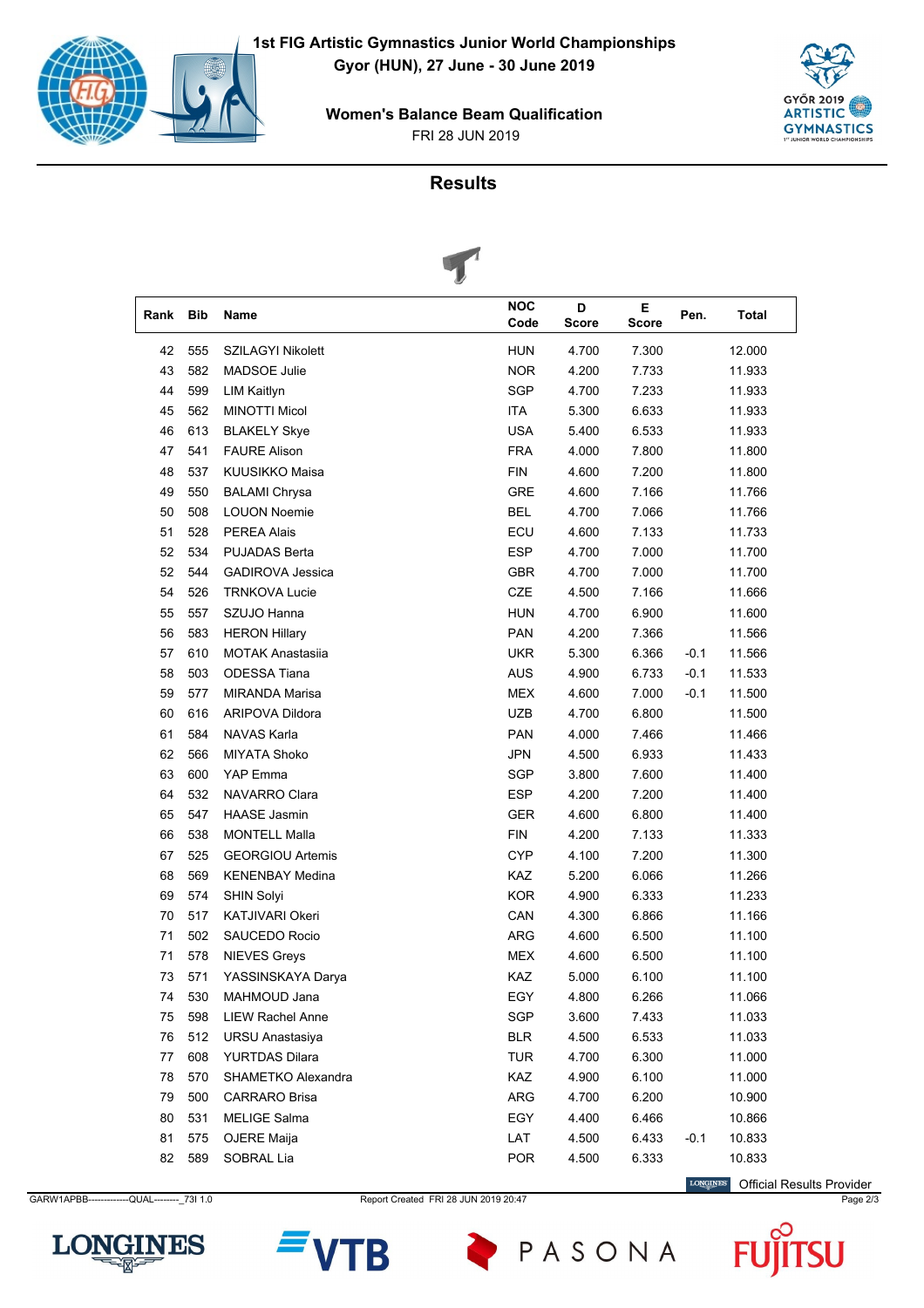







| Rank | <b>Bib</b> | Name                          | <b>NOC</b><br>Code | D<br><b>Score</b> | E.<br><b>Score</b> | Pen.   | <b>Total</b> |
|------|------------|-------------------------------|--------------------|-------------------|--------------------|--------|--------------|
| 83   | 553        | <b>DORIGONI Daniela</b>       | <b>GUA</b>         | 4.700             | 6.100              |        | 10.800       |
| 84   | 511        | SAVITSKAYA Anastasiya         | <b>BLR</b>         | 4.700             | 6.066              |        | 10.766       |
| 85   | 605        | <b>BINER Ceren</b>            | <b>TUR</b>         | 5.000             | 5.633              |        | 10.633       |
| 86   | 535        | <b>VILLALBA Claudia</b>       | <b>ESP</b>         | 4.700             | 5.866              |        | 10.566       |
| 87   | 536        | <b>KOSSILA Ilona</b>          | <b>FIN</b>         | 3.900             | 6.633              |        | 10.533       |
| 88   | 506        | MINAKOVSKAYA Milana           | <b>AZE</b>         | 4.700             | 5.733              |        | 10.433       |
| 89   | 516        | NIKOLOVA Elizabet             | <b>BUL</b>         | 5.100             | 5.333              |        | 10.433       |
| 90   | 559        | <b>OBERMAN ETZION Maya</b>    | <b>ISR</b>         | 4.500             | 5.866              |        | 10.366       |
| 91   | 576        | <b>PLESKYTE Ema</b>           | LTU                | 3.600             | 6.666              |        | 10.266       |
| 92   | 588        | <b>MENDES Maria</b>           | <b>POR</b>         | 4.900             | 5.433              | $-0.1$ | 10.233       |
| 92   | 604        | <b>HUANG Tzu-Hsing</b>        | <b>TPE</b>         | 4.900             | 5.433              | $-0.1$ | 10.233       |
| 94   | 601        | <b>BEDENIK Zala</b>           | <b>SLO</b>         | 3.600             | 6.566              |        | 10.166       |
| 95   | 501        | <b>GOMEZ Aimara</b>           | <b>ARG</b>         | 3.900             | 6.233              |        | 10.133       |
| 96   | 602        | <b>SURMANOVA Sara</b>         | <b>SVK</b>         | 4.700             | 5.366              |        | 10.066       |
| 97   | 581        | <b>BORG Ella</b>              | <b>MLT</b>         | 4.600             | 5.400              |        | 10.000       |
| 98   | 618        | SILNOVA Anna                  | <b>UZB</b>         | 4.800             | 5.200              |        | 10.000       |
| 99   | 524        | OCHOA Juliana                 | COL                | 4.600             | 5.366              | $-0.1$ | 9.866        |
| 99   | 579        | <b>RIVERA Karla</b>           | <b>MEX</b>         | 4.600             | 5.366              | $-0.1$ | 9.866        |
| 101  | 510        | <b>LEVCHUK Tatiana</b>        | <b>BLR</b>         | 4.200             | 5.600              |        | 9.800        |
| 102  | 585        | <b>RENGIFO Ximena</b>         | <b>PER</b>         | 4.000             | 5.733              |        | 9.733        |
| 103  | 587        | <b>CANCELA Francisca</b>      | <b>POR</b>         | 4.300             | 5.400              |        | 9.700        |
| 104  | 580        | <b>ENKHTUVSHIN Munkhnaran</b> | <b>MGL</b>         | 4.300             | 5.466              | $-0.1$ | 9.666        |
| 105  | 551        | SEVASTOPOULOU Asimina         | <b>GRE</b>         | 4.300             | 5.200              |        | 9.500        |
| 106  | 529        | ABOELHASAN Jana               | EGY                | 4.900             | 4.533              | $-0.1$ | 9.333        |
| 107  | 558        | JOHANNSDOTTIR Laufey Birna    | <b>ISL</b>         | 4.100             | 5.133              |        | 9.233        |
| 108  | 564        | <b>HENRY Nazstazia</b>        | <b>JAM</b>         | 4.800             | 4.100              |        | 8.900        |
|      |            |                               |                    |                   |                    |        |              |

**Note:** If a qualified gymnast withdraws from the final, they may be replaced by another gymnast from the same NOC if that gymnast is ranked higher than the nominated reserve gymnasts. **Legend:**<br>**D** Difficulty **E** Execution **Pen.** Penalty **Q** Qualified for Balance Beam Final **Rx** Reserve for Balance Beam Final **LONGINES** Official Results Provider GARW1APBB------------QUAL---------\_73I 1.0 Report Created FRI 28 JUN 2019 20:47 Page 3/3 **LONGINES** PASONA Ŭ B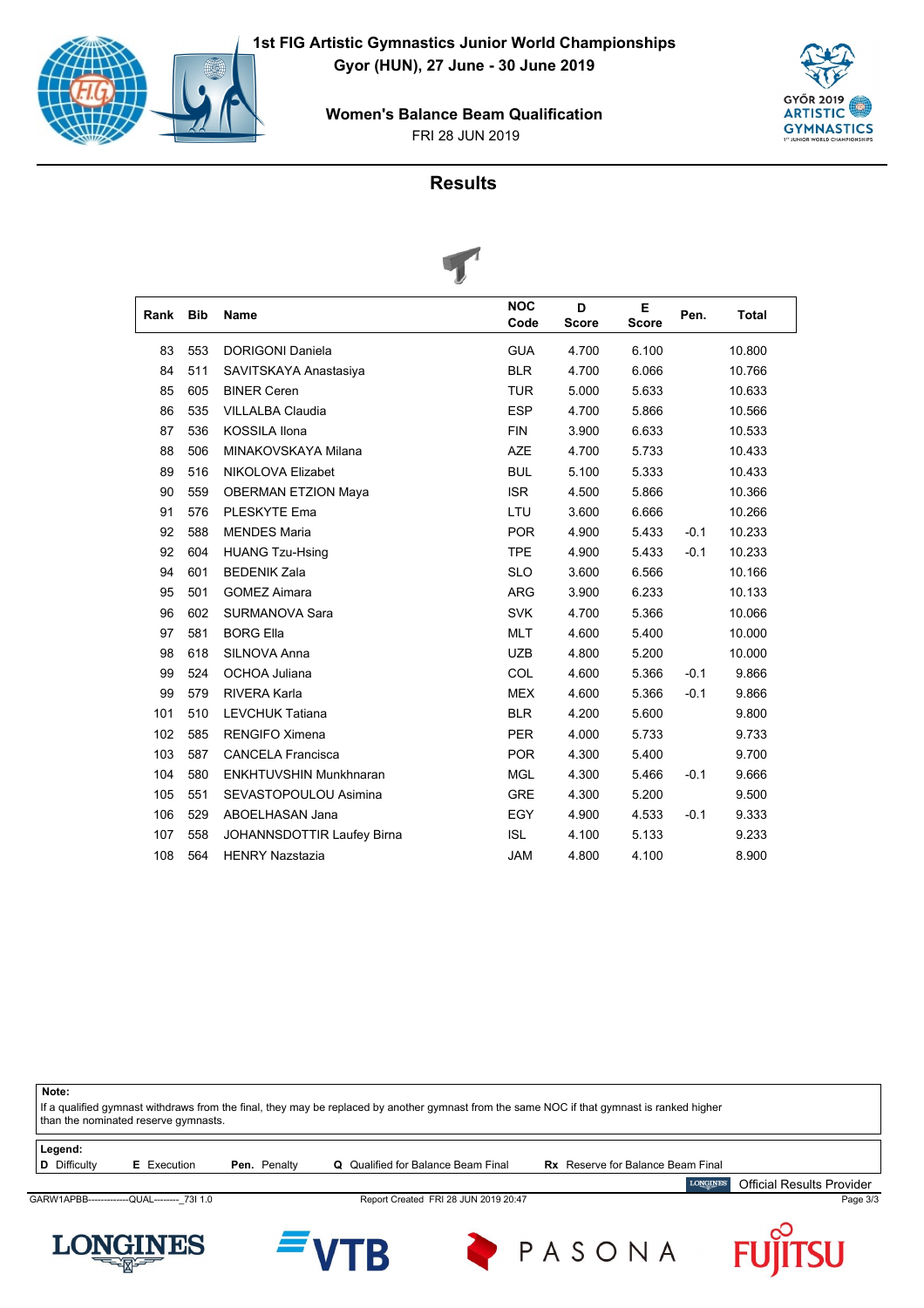

FRI 28 JUN 2019 **Women's Floor Exercise Qualification**



# **Results**



| Rank | <b>Bib</b> | Name                        | <b>NOC</b><br>Code | D<br><b>Score</b> | E.<br><b>Score</b> | Pen.   | <b>Total</b> |
|------|------------|-----------------------------|--------------------|-------------------|--------------------|--------|--------------|
| 1    | 595        | LISTUNOVA Viktorija         | <b>RUS</b>         | 5.500             | 8.666              |        | 14.166 Q     |
| 2    | 521        | OU Yushan                   | <b>CHN</b>         | 5.100             | 8.566              |        | 13.666 Q     |
| 3    | 594        | <b>GERASIMOVA Elena</b>     | <b>RUS</b>         | 5.300             | 8.333              |        | 13.633 Q     |
| 4    | 596        | URAZOVA Vladislava          | <b>RUS</b>         | 5.500             | 8.400              | $-0.3$ | 13.600       |
| 5    | 543        | <b>GADIROVA Jennifer</b>    | <b>GBR</b>         | 5.000             | 8.533              |        | 13.533 Q     |
| 6    | 592        | STANCIULESCU Ioana          | <b>ROU</b>         | 5.300             | 8.100              |        | 13.400 Q     |
| 7    | 591        | <b>SFIRINGU Silviana</b>    | <b>ROU</b>         | 5.500             | 7.866              |        | 13.366 Q     |
| 8    | 613        | <b>BLAKELY Skye</b>         | <b>USA</b>         | 5.200             | 8.133              |        | 13.333 Q     |
| 9    | 614        | di CELLO Kayla              | <b>USA</b>         | 5.200             | 8.066              |        | 13.266 Q     |
| 10   | 612        | <b>BARROS Sydney</b>        | <b>USA</b>         | 5.000             | 8.200              |        | 13.200       |
| 11   | 515        | SOARES Julia                | <b>BRA</b>         | 4.900             | 8.166              |        | 13.066 R1    |
| 12   | 509        | <b>VAELEN Lisa</b>          | <b>BEL</b>         | 4.800             | 8.066              |        | 12.866 R2    |
| 13   | 508        | <b>LOUON Noemie</b>         | <b>BEL</b>         | 4.700             | 8.133              |        | 12.833 R3    |
| 14   | 520        | <b>GUAN Chenchen</b>        | <b>CHN</b>         | 4.600             | 8.200              |        | 12.800       |
| 15   | 590        | <b>DUTA Antonia</b>         | ROU                | 4.800             | 8.000              |        | 12.800       |
| 16   | 513        | <b>BEZERRA Christal</b>     | <b>BRA</b>         | 4.500             | 8.200              |        | 12.700       |
| 17   | 539        | <b>BOURA Tais</b>           | <b>FRA</b>         | 4.600             | 8.100              |        | 12.700       |
| 18   | 562        | <b>MINOTTI Micol</b>        | <b>ITA</b>         | 4.800             | 7.900              |        | 12.700       |
| 19   | 519        | RAPOSO Clara                | CAN                | 4.600             | 8.066              |        | 12.666       |
| 19   | 540        | <b>EUGENE Maewenn</b>       | <b>FRA</b>         | 4.600             | 8.066              |        | 12.666       |
| 21   | 616        | <b>ARIPOVA Dildora</b>      | UZB                | 4.800             | 7.866              |        | 12.666       |
| 22   | 563        | <b>VINCENZI Chiara</b>      | <b>ITA</b>         | 5.000             | 7.666              |        | 12.666       |
| 23   | 548        | <b>MALEWSKI Emma Leonie</b> | GER                | 4.700             | 7.933              |        | 12.633       |
| 24   | 503        | <b>ODESSA Tiana</b>         | <b>AUS</b>         | 4.700             | 8.000              | $-0.1$ | 12.600       |
| 25   | 608        | <b>YURTDAS Dilara</b>       | <b>TUR</b>         | 4.700             | 7.833              |        | 12.533       |
| 26   | 507        | <b>BERTRANDT Stacy</b>      | <b>BEL</b>         | 4.400             | 8.100              |        | 12.500       |
| 27   | 554        | <b>MAKOVITS Mirtill</b>     | <b>HUN</b>         | 4.500             | 8.000              |        | 12.500       |
| 28   | 545        | <b>LEAT Alia Neve</b>       | <b>GBR</b>         | 4.600             | 7.900              |        | 12.500       |
| 28   | 617        | MIROSHNICHENKO Anastasiya   | UZB                | 4.600             | 7.900              |        | 12.500       |
| 30   | 510        | <b>LEVCHUK Tatiana</b>      | <b>BLR</b>         | 4.300             | 8.166              |        | 12.466       |
| 31   | 552        | TSIORI Magdalini            | <b>GRE</b>         | 4.700             | 7.766              |        | 12.466       |
| 32   | 568        | <b>WATANABE Hazuki</b>      | JPN                | 5.000             | 7.466              |        | 12.466       |
| 33   | 547        | <b>HAASE Jasmin</b>         | GER                | 4.500             | 7.933              |        | 12.433       |
| 34   | 518        | LEE Cassandra               | CAN                | 4.600             | 7.833              |        | 12.433       |
| 35   | 505        | <b>TRISIC Chloe</b>         | <b>AUS</b>         | 4.700             | 7.733              |        | 12.433       |
| 35   | 577        | MIRANDA Marisa              | MEX                | 4.700             | 7.733              |        | 12.433       |
| 37   | 541        | <b>FAURE Alison</b>         | <b>FRA</b>         | 4.300             | 8.066              |        | 12.366       |
| 38   | 610        | <b>MOTAK Anastasiia</b>     | UKR                | 5.100             | 7.266              |        | 12.366       |
| 39   | 550        | <b>BALAMI Chrysa</b>        | GRE                | 4.400             | 7.933              |        | 12.333       |
| 39   | 565        | <b>HATAKEDA Chiaki</b>      | <b>JPN</b>         | 4.900             | 7.433              |        | 12.333       |
| 41   | 603        | <b>WILLIAMS Jennifer</b>    | <b>SWE</b>         | 4.400             | 7.900              |        | 12.300       |

GARW1APFX------------QUAL---------\_73I 1.0 Report Created FRI 28 JUN 2019 20:47 Page 1/3 Page 1/3

LONGINES Official Results Provider





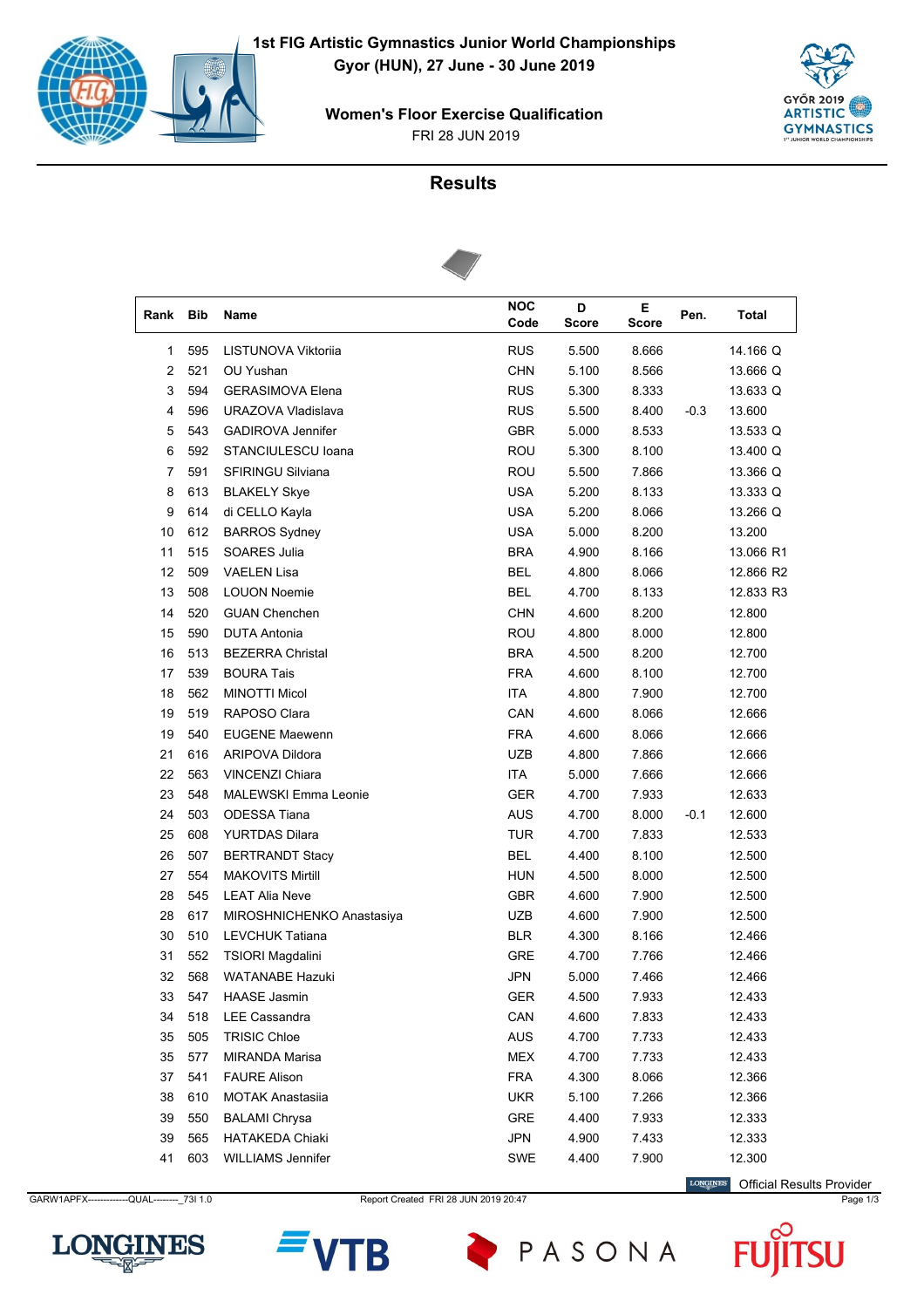

FRI 28 JUN 2019 **Women's Floor Exercise Qualification**



# **Results**



| Rank | <b>Bib</b> | Name                       | <b>NOC</b><br>Code | D<br><b>Score</b> | Е<br><b>Score</b> | Pen.   | Total  |
|------|------------|----------------------------|--------------------|-------------------|-------------------|--------|--------|
| 42   | 566        | <b>MIYATA Shoko</b>        | <b>JPN</b>         | 4.800             | 7.500             |        | 12.300 |
| 43   | 502        | <b>SAUCEDO Rocio</b>       | <b>ARG</b>         | 4.500             | 7.766             |        | 12.266 |
| 43   | 557        | SZUJO Hanna                | <b>HUN</b>         | 4.500             | 7.766             |        | 12.266 |
| 45   | 544        | <b>GADIROVA Jessica</b>    | <b>GBR</b>         | 4.800             | 7.400             |        | 12.200 |
| 45   | 555        | <b>SZILAGYI Nikolett</b>   | <b>HUN</b>         | 4.800             | 7.400             |        | 12.200 |
| 47   | 530        | MAHMOUD Jana               | EGY                | 4.700             | 7.566             | $-0.1$ | 12.166 |
| 48   | 560        | CAMPAGNARO Camilla         | <b>ITA</b>         | 4.700             | 7.433             |        | 12.133 |
| 49   | 588        | <b>MENDES Maria</b>        | <b>POR</b>         | 4.300             | 7.800             |        | 12.100 |
| 50   | 522        | WEI Xiaoyuan               | <b>CHN</b>         | 4.800             | 7.300             |        | 12.100 |
| 51   | 572        | <b>HYUN Jinju</b>          | <b>KOR</b>         | 4.900             | 7.200             |        | 12.100 |
| 51   | 573        | <b>LEE Dayeong</b>         | <b>KOR</b>         | 4.900             | 7.200             |        | 12.100 |
| 53   | 506        | MINAKOVSKAYA Milana        | <b>AZE</b>         | 4.200             | 7.866             |        | 12.066 |
| 54   | 574        | <b>SHIN Solyi</b>          | <b>KOR</b>         | 4.700             | 7.366             |        | 12.066 |
| 55   | 504        | <b>STEWART Lucy</b>        | <b>AUS</b>         | 4.200             | 7.833             |        | 12.033 |
| 56   | 527        | <b>RASMUSSEN Camille</b>   | <b>DEN</b>         | 4.300             | 7.733             |        | 12.033 |
| 56   | 553        | <b>DORIGONI Daniela</b>    | <b>GUA</b>         | 4.300             | 7.733             |        | 12.033 |
| 58   | 529        | ABOELHASAN Jana            | EGY                | 4.200             | 7.800             |        | 12.000 |
| 58   | 579        | <b>RIVERA Karla</b>        | MEX                | 4.200             | 7.800             |        | 12.000 |
| 60   | 501        | <b>GOMEZ Aimara</b>        | <b>ARG</b>         | 4.400             | 7.600             |        | 12.000 |
| 60   | 582        | <b>MADSOE Julie</b>        | <b>NOR</b>         | 4.400             | 7.600             |        | 12.000 |
| 62   | 611        | <b>MURZHAK Daria</b>       | <b>UKR</b>         | 4.700             | 7.300             |        | 12.000 |
| 63   | 511        | SAVITSKAYA Anastasiya      | <b>BLR</b>         | 4.200             | 7.766             |        | 11.966 |
| 64   | 528        | <b>PEREA Alais</b>         | ECU                | 4.300             | 7.666             |        | 11.966 |
| 65   | 584        | <b>NAVAS Karla</b>         | <b>PAN</b>         | 4.100             | 7.766             |        | 11.866 |
| 66   | 534        | <b>PUJADAS Berta</b>       | <b>ESP</b>         | 4.300             | 7.566             |        | 11.866 |
| 67   | 586        | PYZIO Dagmara              | POL                | 4.400             | 7.466             |        | 11.866 |
| 68   | 604        | <b>HUANG Tzu-Hsing</b>     | <b>TPE</b>         | 5.000             | 6.866             |        | 11.866 |
| 69   | 531        | <b>MELIGE Salma</b>        | EGY                | 4.300             | 7.533             |        | 11.833 |
| 70   | 571        | YASSINSKAYA Darya          | <b>KAZ</b>         | 4.800             | 7.133             | $-0.1$ | 11.833 |
| 71   | 514        | LIMA Ana Luiza             | <b>BRA</b>         | 5.100             | 6.733             |        | 11.833 |
| 72   | 517        | <b>KATJIVARI Okeri</b>     | CAN                | 4.300             | 7.566             | $-0.1$ | 11.766 |
| 73   | 589        | SOBRAL Lia                 | <b>POR</b>         | 4.200             | 7.566             |        | 11.766 |
| 74   | 549        | <b>QUAAS Lea Marie</b>     | GER                | 4.300             | 7.466             |        | 11.766 |
| 75   | 525        | <b>GEORGIOU Artemis</b>    | <b>CYP</b>         | 3.900             | 7.833             |        | 11.733 |
| 76   | 578        | <b>NIEVES Greys</b>        | <b>MEX</b>         | 4.100             | 7.566             |        | 11.666 |
| 76   | 587        | <b>CANCELA Francisca</b>   | <b>POR</b>         | 4.100             | 7.566             |        | 11.666 |
| 78   | 526        | <b>TRNKOVA Lucie</b>       | CZE                | 4.400             | 7.266             |        | 11.666 |
| 79   | 559        | <b>OBERMAN ETZION Maya</b> | <b>ISR</b>         | 3.800             | 7.833             |        | 11.633 |
| 80   | 601        | <b>BEDENIK Zala</b>        | <b>SLO</b>         | 3.900             | 7.733             |        | 11.633 |
| 81   | 532        | NAVARRO Clara              | <b>ESP</b>         | 4.300             | 7.600             | $-0.3$ | 11.600 |
| 82   | 512        | <b>URSU Anastasiya</b>     | <b>BLR</b>         | 4.200             | 7.400             |        | 11.600 |

GARW1APFX------------QUAL---------\_73I 1.0 Report Created FRI 28 JUN 2019 20:47 Page 2/3

LONGINES Official Results Provider